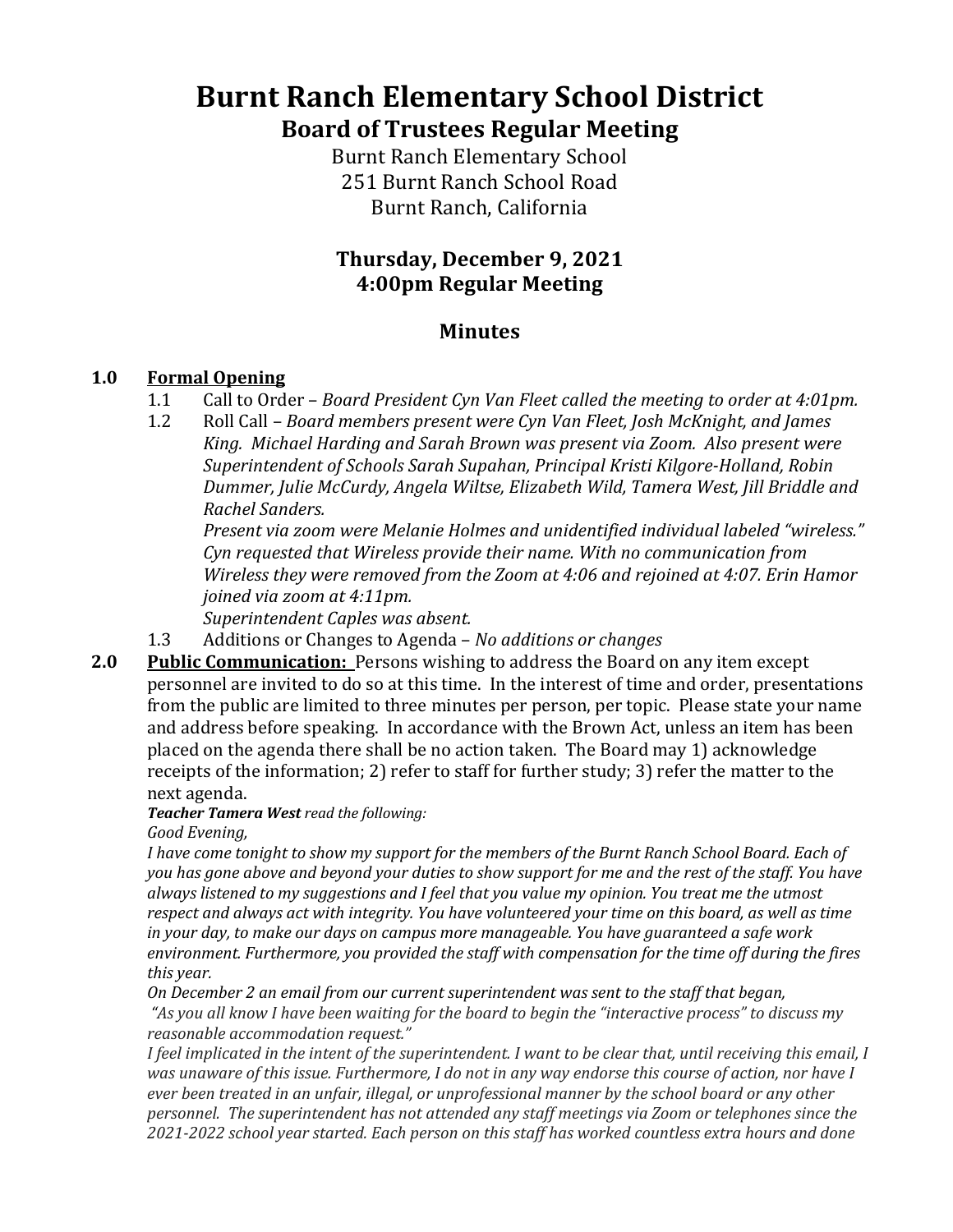various extra duties to accommodate his 13 week absence from campus. With help from the PTO, *community volunteers, the school board, and staff we continue to ensure that our students receive a high quality education, instill positive values and character traits in our students to enable them to become contributing adult members of society, and keep our students both physically and mentally safe. Thank you for your time.*

**Teacher Elizabeth Wilde** - Hello I am Betsy Wilde and this is my fourth year working at Burnt *Ranch. I have the honor of teaching 2nd grade 3rd grade and 4th grade. I am here at the board meeting today to show my support for the volunteers from our community who have answered the call* to support our school and join our board. Being on the board at Burnt Ranch does not require one *to* win an election, in fact, like other positions at our small school there's just not enough people willing to fill them. So thank you, Cyn Van Fleet, Mike Harding, Josh McKnight, Sarah Brown, and *James King for the guidance and the support that you have given the staff and the students at this school.* You truly are making things work behind the scenes and we appreciate you. *I* come today because *I* am deeply concerned in light of an extremely inappropriate email sent by our superintendent to a group of people last week. I say group of people because there were people included in that email that are no longer employed at our school. An active superintendent or someone who is aware of the daily happenings would know that. As a parent of two young children at *this school, a community member and a teacher charged with teaching three grades while clearing my* credential, the threat that an outsider, a stranger to our team here would threaten legal action *because of lack of accommodation is outrageous. We have been accommodating our superintendent* since day one. In fact, *I* have never met this person. I never knew what he looked like until I googled his name after receiving the impersonal and inappropriate email last week. He has not been on *campus* this school year, in fact he hasn't even joined via Zoom, any staff meeting, teacher meeting or *otherwise.* When he was on campus shortly after being hired last year he did not introduce himself. He has deferred all interaction with me to Krysty Holland. CalStateTEACH requires that I have a superintendent sign off on all my paperwork. When requesting this from Dr. Caples he deferred once *again to Mrs. Holland. The credential program made an exception to this requirement due in part that he does not know me or how I teach. This leads me to talk about rights and responsibilities, what are the responsibilities of our superintendent, I ask. Since day one the staff at Burnt Ranch have* struggled with being short staffed. We need a warm body on this campus and as long as we don't have *this* warm body, we continue to be more than accommodating.

**Teacher Casey Geyer** stated that she has been an educator here for ten years. She has also received *her* administrative credential. Burnt Ranch was gracious enough to help her get her admin *credential.* She plans to send the board a letter regarding her concerns after receiving a letter from *Bryan Caples. She also wanted to the board to know that at no time has she been treated unfairly by the board or staff members. She stated she has been in contact with the board seeking information on the status* of the superintendent and she feels that the board as well as staff has continued to treat her *well.* 

#### **Accept Open Session Agenda**

Motion *by James King* Second *by Josh McKnight* Vote 5-0 *Motion carries* **4.0** Consent Agenda: The following consent agenda items are considered to be routine by the District Board and will be enacted with one motion. There will be no separate discussion of items unless a Board member so requests, in which the items will be considered following approval of the Consent Agenda.

- 4.1 Minutes November 10, 2021 and December 1, 2021
- 4.2 Warrants November 10, 2021 to December 1, 2021

#### *Approved by Consent*

#### **5.0 Correspondence**

5.1 From Bobby Patel, CPA, CFE, Partner at Eide Bailly LLP,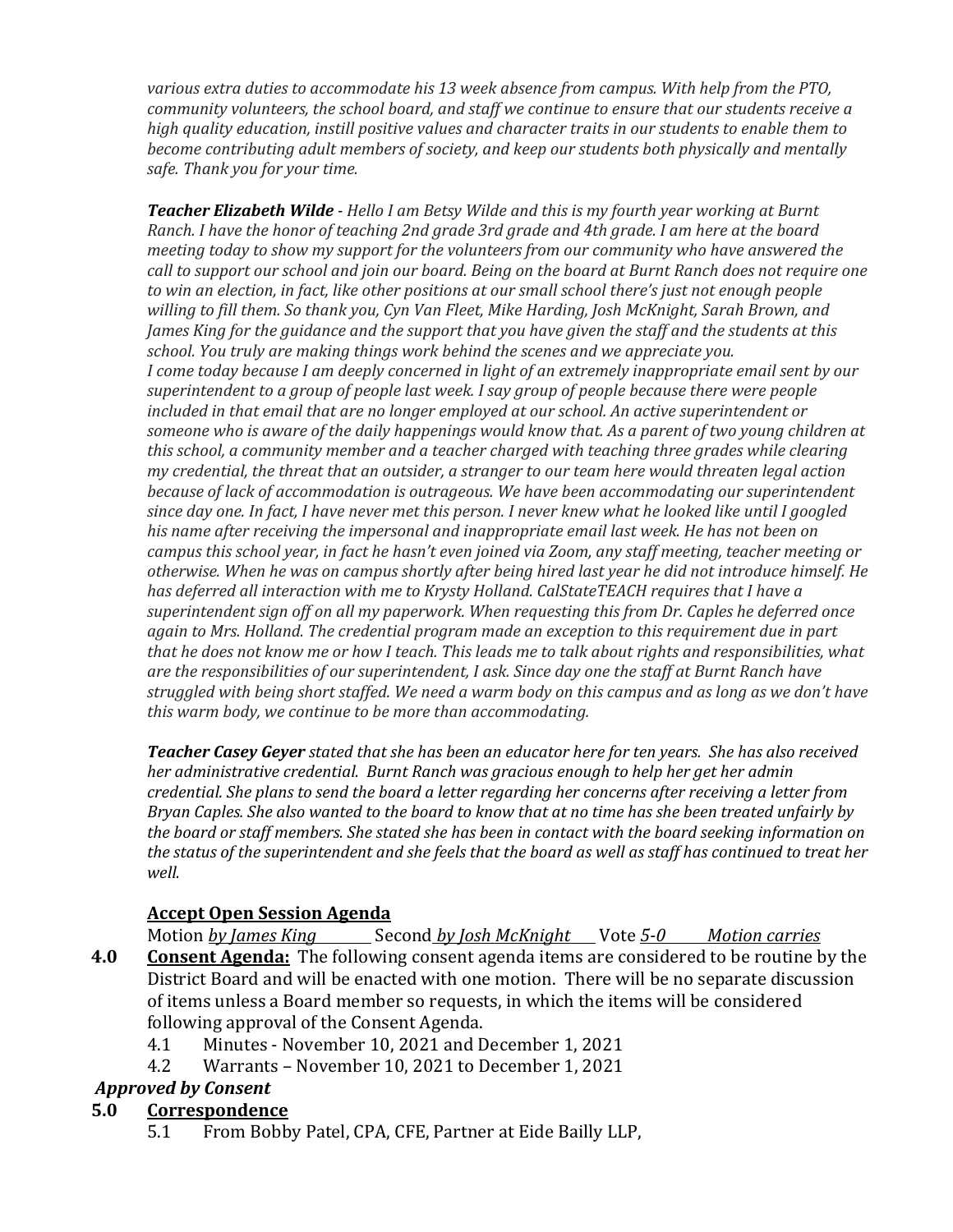#### 2020-2021 Audit Engagement Letter

#### **6.0 Reports**

6.1 Building Projects - *Kathleen reported the following:* 

**Burnt Ranch ESD: Project Status as of December 9, 2021** 

#### *WELL / WATER SYSTEM*

After consulting with staff (present and former), Bill Anderson and PACE, we are moving *towards a* 5,000 gallon zinc-dipped galvanized metal tank. The smaller tank will hold at *least 2-3* weeks of potable water (but of course, it should be filling regularly) and will be *more efficient to treat. Chlorine has a limited time life and it may be harder to keep a* 10,000 tank properly chlorinated. A glass-fused 5,000 tank is prohibitive in price (more *than a 10,000 gallon one)* and poly tanks are not DSA approved. We are working with a *metal tank company from Santa Rosa and should have an estimate soon. The same BRS group* agreed that locating the new tank next to the fire pump shed and in front of the well &

*the huge fire suppression tank makes the most sense, although we still need to* learn more about *possible underground pipes/electrical lines in that spot.* 

#### **SHADE STRUCTURE**

We are still waiting on the engineered plans. It's been frustrating but we should be *receiving them any day so they can be sent to the architect in Sacramento. OES Grant: GENERATOR & Solar Panel System*

We are still planning on the generator being delivered in mid-to-late December for *December/January installation.*

We have been working with McKeever Solar and have been hitting many roadblocks in *trying to find DSA approved plans for Solar Structures in our area due to our snow load requirement and also due to the OES time constraints. We will continue to explore more options.* We are still hoping for an extension past March 31, 2022, but have not been granted *it as of yet.*

*The first Progress and Financial Report was submitted to OES on November 24, 2021. PREVIOUS PROJECT AUDIT*

The required OPSC End-of-Project (50-06 and DLOPE) reports were submitted November 23rd. Jeff was very helpful in sorting out the financials. We have now asked OPSC to start *the soft review of our construction project.* 

The metal sign and bear were installed on the gym. Big thank you's to Mike Harding, Adam *Dummer and Thurston Wilson!* 

6.2 Superintendent – *No report was provided*

6.3 Business – *Robin Dummer reported that the First Interim reports are complete. She* will report at General Business. Payroll was extra early this month due to the 17<sup>th</sup> payday but staff *should be happy to be paid again before Christmas. It does make for a long month of January with* the next payday being January 31. We have tested staff, student and volunteers approximately 80 *test.* Mostly unvaccinated staff and basketball players. As needed with concerned staff members. *CalPads* is certify and ready for the county office to do their part. The deadline is the 17<sup>th</sup>.

- $6.4$  Principal Kristi Holland-Kilgore reported the following:
- 11/15 Native American Presentation--Mrs. Wilde coordinated a wonderful event. Students in grades K-8 broke into groups and participated in cultural activities led by guest speakers from a variety of tribes.
- 11/16-11-19 Parent-Teacher conferences were well attended
- 11-19--Ms. Holland's Family Feast was a great success--lots of positive feedback from parents
- $\bullet$  11/22-11/26--Thanksgiving Break--much needed for the staff